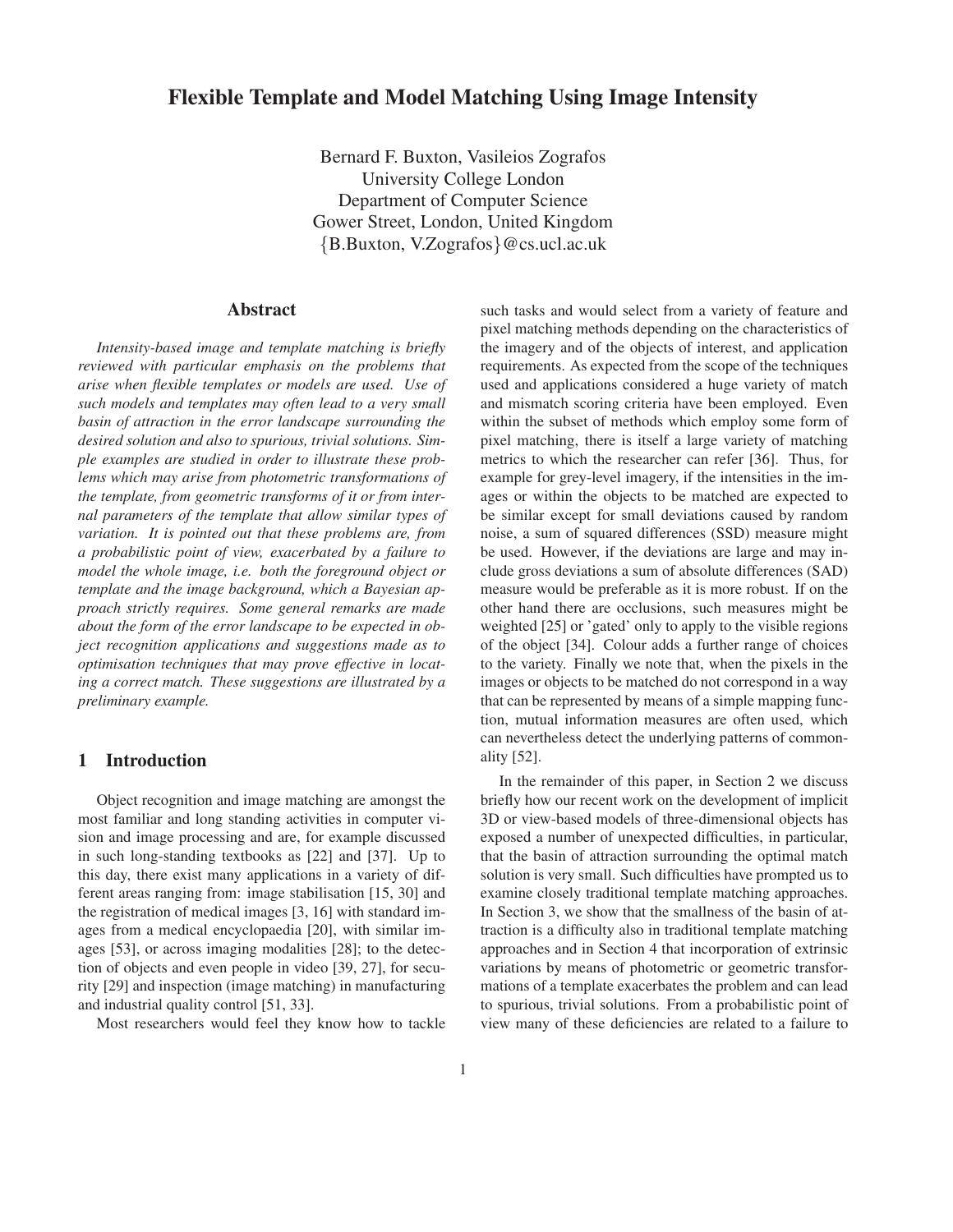model the whole image, i.e. both the foreground and background. Following a very brief summary of the traditional ways of dealing with photometric variability in Section 5 we turn in Section 6 to the importance of modelling the background and indicate some possible ways of doing so. A simple model is then introduced in Section 7 to illustrate how such modelling alleviates some of the difficulties and inconsistencies discussed and some general remarks are made in Section 8. A brief discussion of some of the optimisation methods that it would therefore seem beneficial to use is given in Section 9 together with some illustrative results. Conclusions are drawn in Section 10.

### **2 Image-based object modelling**

In recent work, we have been interested in the development of iconic, image-based models of three-dimensional objects imaged by means of ordinary cameras. In constructing such models we have to take into account the main factors which might influence an object's appearance, in particular including:

- 1. variations in viewpoint, which can drastically affect the apparent shape of an object;
- 2. variations in the illumination of an object, which can change its apparent colour and shading and, even its apparent texture;
- 3. variations in the state of the object itself, which could be as extreme as articulation and changes in reflectance or the emission of light, or more restricted like the change in shape of the human head from individual to individual, or changes brought about by growth and aging or by facial expression;
- 4. variations in the camera geometry, number of colour channels, and sensor spectral sensitivity.

Which of these is dominant depends on the application and characteristics of the objects and scenes of interest. However, in many cases camera variations 4) might be considered the least serious since we are, in principle, in a position to know, measure or learn something about these. In indoor environments, illumination 2) is also frequently controllable, and even in outdoor applications it might be measured or its variability may be characterised from training examples. If the object has internal degrees of freedom and especially if it can change its state of its own volition, 1) and 3) may be the most difficult or impossible to control.

Our previous work has thus focused on the representation and characterisation of such effects, in particular those arising from geometrical changes. Since characterising the geometry of a three-dimensional object which is not flat requires two or more views, we have shown how the multiview geometry may be combined with the popular point distribution or flexible shape models introduced by Cootes and Taylor [8] to produce an integrated shape and pose model (ISPM)) [4, 14].

Having achieved this first step, which may be regarded as a proper parameterisation of the linear combination of views (LCV) object representation of Ullman and Basri [50] and integration of it with the flexible shape model (FSM) of Cootes and Taylor, we expected that proceeding to a pixelbased integrated appearance and pose model (IAPM) would be straightforward.

- 1. Extension of the FSM to a flexible appearance model (FAM), though it has proceeded via a number of variants [26, 6], is now well established and straightforward [7].
- 2. The LCV has itself been extended so that images rather than geometric arrays of landmark points or line drawings can be represented, with results that are frequently very good, as illustrated in Figure 1, and can be utilised to interpolate movie sequences from a small number of snapshots [19, 18].

Preliminary work [41], however, quickly showed that, even for the LCV alone, this was not the case and that the basin of attraction within which such a procedure would converge was very small and that the approach was therefore sensitive to the initialisation of the algorithm.

#### **3 Comparison with other approaches**

Similar effects are encountered in the use of flexible appearance models, but may often be overcome by use of standard multi-resolution techniques and image pyramid representations [10, 9]. Even though in an FAM the object model may possess many (over a 100) internal (or as we termed them in [4, 13, 14], intrinsic) geometric and (appearance) pixel degrees of freedom, the high dimensionality of this space is not a problem. The magnitude of such intrinsic variations is usually quite restricted (to the appropriate shape and appearance of the object of interest which, if a face, is usually imaged under quite well-controlled conditions). The difficulties arise from the small number of extrinsic geometric degrees of freedom in such models, such as the location of the object in the image and it is for this reason that a multi-resolution iterative search is often employed. If we regard the FAM as a flexible template representing the object in the image, we see that it is the interaction of the structure within the template and the structure within the image that causes the difficulties. Indeed, a similar effect may be seen if the geometry of the object is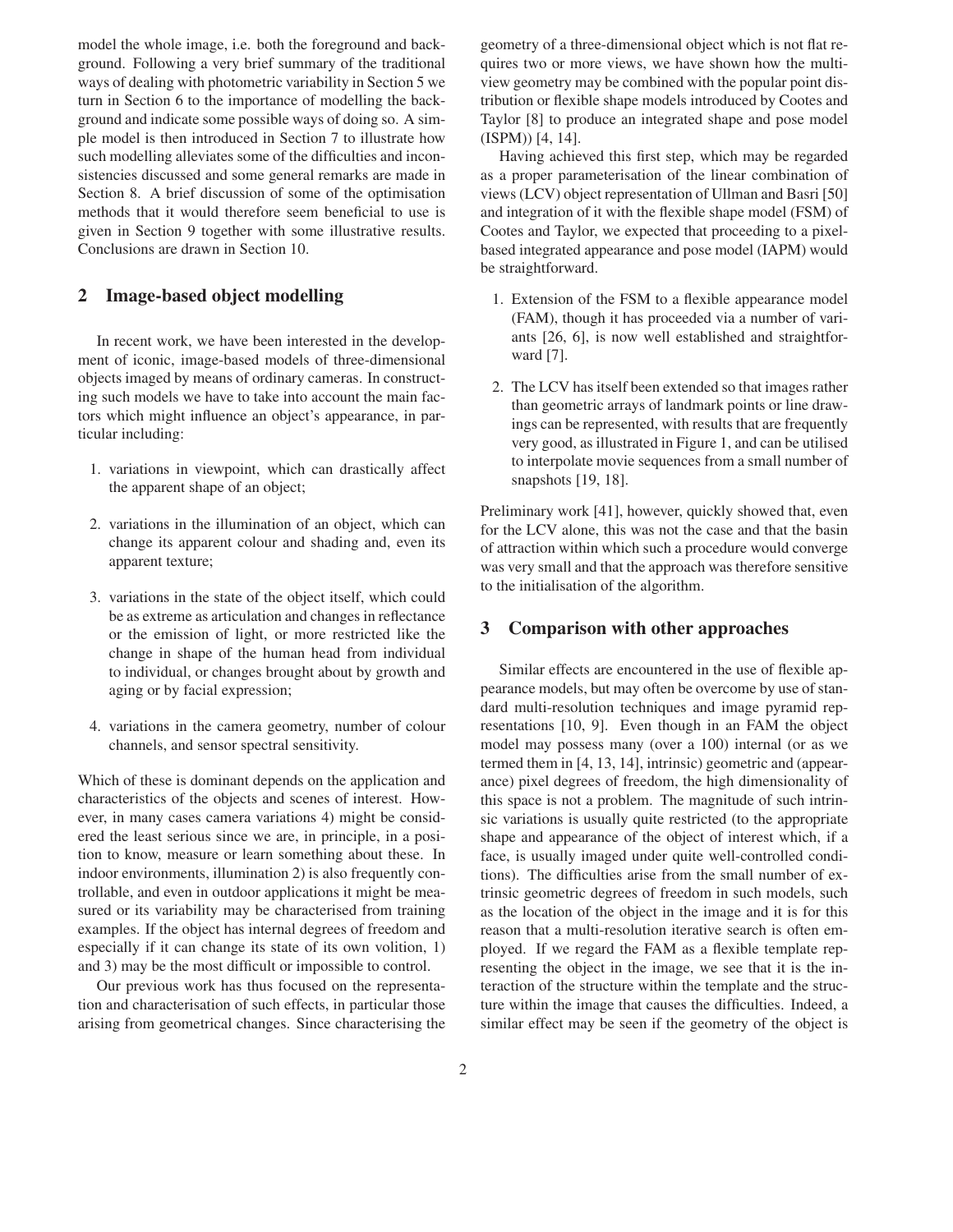

**Figure 1. Example face images constructed by using variants of the Ullman and Basri LCV technique, (a) from the early work of Koufakis and Buxton [24] and (c) an improved version from the work of Kennedy et al. [23] applied to a colour image. The original or target images which here we are modelling by use of a linear combination of the basis views are shown in (b) and (d). For details see the references given.**

constrained to that of a square and we just use a rigid template to represent the intensity variation within this patch. The resulting SSD difference windowed matching score or squared error is illustrated in Figure 2. It has a small basin of attraction, at the bottom of which the SSD is reduced almost to zero, surrounded by a rugged landscape with many local summits, immits and cols.

## **4 The difficulty of using a flexible template with additional extrinsic variations**

The discussion in Section 3 begins to illustrate some of the difficulties that we might encounter in our bid to develop an IAPM. In fact, the difficulties encountered were much more severe. The imaged object has many more extrinsic degrees of freedom. Furthermore, the range of this extrinsic variation allows the image object model to adopt a wide variety of shapes and appearances.

Thus, for example, the centred affine trifocal tensor (the

'CATT') which correctly describes the geometrical variation of the shape of the image object has 9 degrees of freedom [48] which, since the object is centred, are in addition to the two translational degrees of freedom discussed in Section 3 above. Similarly, linear models of the photometric variation in an object's appearance in an image [46, 42] introduce at least 3 degrees of freedom even if individual pixel (texture) variations are ignored [12].

The main problem however, is not the number of additional degrees of freedom, but the range of variation the models permit, i.e. their lack of specificity. To illustrate such problems, we will consider the simpler problem of matching a flexible template  $I'_m(x', y')$ , say, to an image  $I(x, y)$ , under affine photometric (grey-level transformations) and affine geometric transformations [17], of the kind:

$$
I_m(x', y') = aI'_m(x', y') + b \tag{1}
$$

$$
x = a_0 + a_1 x^{'} + a_2 y^{'} \n y = b_0 + b_1 x^{'} + b_2 y^{'}.
$$
\n(2)

In (1),  $I'_m(x', y')$  and  $I_m(x', y')$  stand respectively for the template intensities at pixel  $(x', y')$  before and after the photometric transformation whilst in (2) the pixel coordinates  $x', y'$  before the geometric transformation are mapped into image co-ordinates  $(x, y)$ . The net effect of the two transformations is to map  $I'_m(x', y')$  into  $I_m(x, y)$ .

This loses the degrees of freedom associated with the view geometry of 3-dimensional objects and is a far from sufficient model of the potential photometric variations of such objects but suffices, even with further specialisation as indicated below, to elucidate a number of important points. First however, we note that, if our matching criterion is a SSD error measure, i.e. we

$$
\min\left\{\sum_{x,y}(I(x,y) - aI'_m(x,y) - b)^2\right\},\qquad(3)
$$

minimisation over the parameters  $(a, b)$  of the photometric transformation may be carried out analytically and the result written in the following form:

$$
\min\left\{ \left\langle \Delta I^2 \right\rangle (1 - r^2) \right\},\tag{4}
$$

where  $\langle \ldots \rangle$  stands for a sum or average over the pixels  $(x, y)$ ,  $\Delta I = I - \langle I \rangle$  and *r* is the correlation coefficient defined as:

$$
r = \frac{\langle \Delta I \Delta I_m \rangle}{\sqrt{\langle \Delta I^2 \rangle \langle \Delta I_m^2 \rangle}}.
$$
\n(5)

Except for the term in  $\langle \Delta I^2 \rangle$ , (4) is one of many familiar image matching criteria whose performance in template matching have been evaluated several times [49, 3]. Other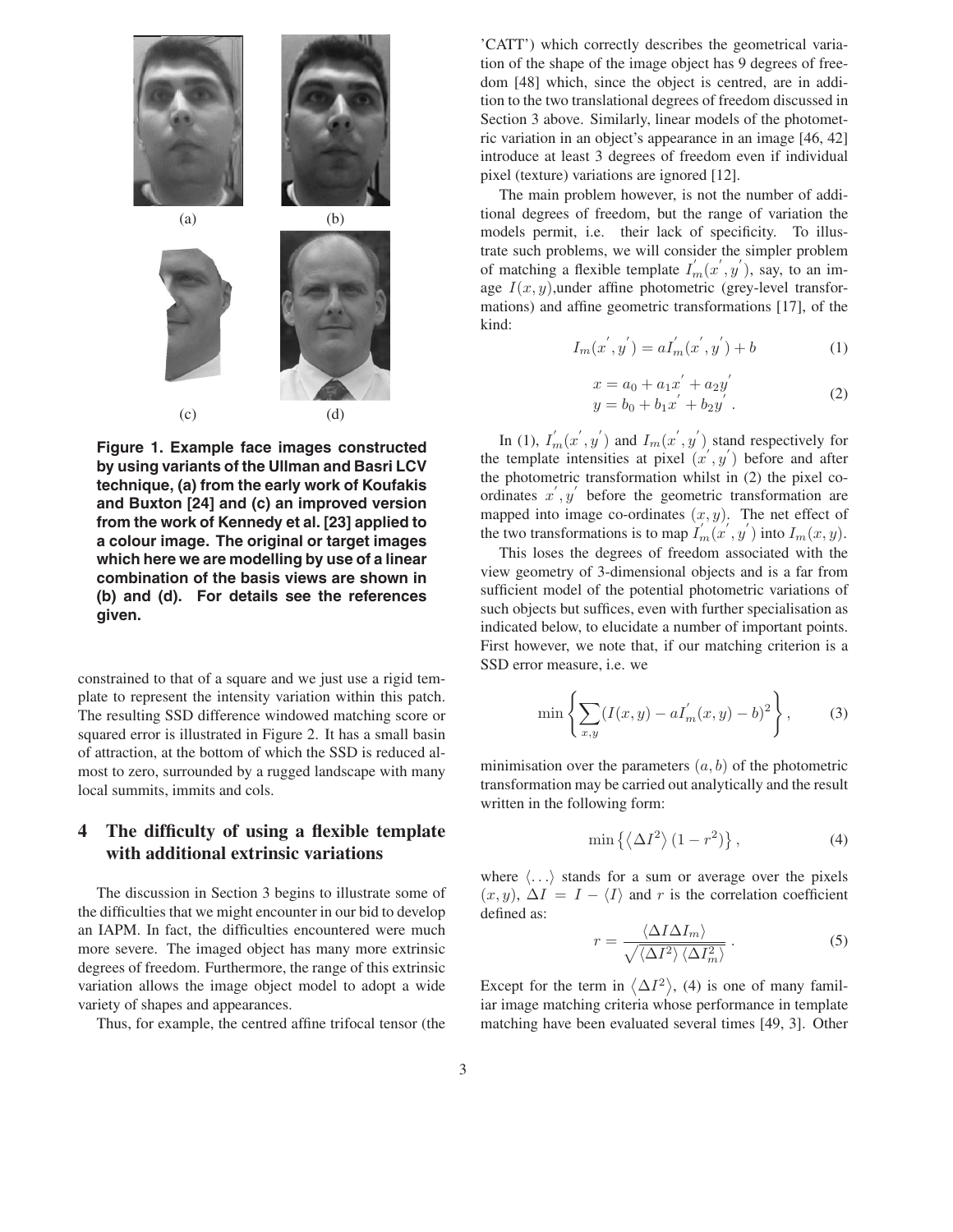familiar forms in which the deviations from the mean intensity are used, or the intensities normalised for the image brightness or level of illumination may similarly be derived by using the photometric transformations which respectively include only the bias *b* or gain *a*.

The result (4), in particular the presence of the term  $\langle \Delta I^2 \rangle$  deserves closer scrutiny. First, we note that, in conventional template matching, the SSD is usually computed by summing over the pixels lying within the image area,  $A_m$  say, covered by the transformed template  $I_m(x, y)$ . If, the geometric transformation (2) is restricted to translation of the template and the image or images in which we are trying to find the object of interest are stationary, the variance  $\langle \Delta I^2 \rangle$  is independent of the position of the template and (4) reduces simply to maximisation of the magnitude of the correlation coefficient, *r*. However, if the image is not stationary,  $\langle \Delta I^2 \rangle$  cannot be removed from (4) without changing the matching criterion. Moreover, in such cases a number of difficulties become apparent.

- 1. Bland regions of the image where there is little or no variation produce good matches with little error,
- 2. If we retain the affine geometric transformation (2), the area  $A_m$  covered by the transformed template may under scaling or shearing shrink to zero resulting in a zero variance  $\langle \Delta I^2 \rangle$  and spurious matches.

One way to remove such spurious matches is to normalise by the area  $A_m$ , but this means that the matching score becomes very noisy whenever  $A_m$  is small. Another is to introduce suitable priors which will add regularising terms to criterion (3) and bias against spurious solutions in which the template is shrunk to cover only a very small area [57]. Adopting the probabilistic viewpoint is very satisfying, but exposes a more fundamental failing of the approach outlined above. By using only the area under the transformed template in the match criterion (3), from a probabilistic viewpoint the observations we are using to test our hypothesis as to where the object is in the image (which may include the null hypothesis that the object of interest isn't present) are dependent on the parameters of our model, ie on the hypothesis. As pointed out by Sullivan et. al [46, 47], this is not allowed in a Bayesian approach. Simply put, our observation is the whole of the image and we should have a model of the background as well as of the foreground object or objects of interest. Thus, we should utilise not only positive evidence of where we are hypothesizing the object or objects may be, but also negative evidence from elsewhere in the image where the observed image intensity does not accord with our expectations for the background.

We should therefore include *all* pixels in the image in the sum in our SSD score (3). The variance  $\langle \Delta I^2 \rangle$  is then evaluated over the *whole of the image area A*, say. Spatial stationarity within an image  $I(x, y)$  is no longer an issue,



**Figure 2. Example SSD error landscape for the 2-dimensional translation space, computed from a traditional windowed template matching paradigm.**

though stationarity over the set of images of interest, for example the images in a database, or temporal stationarity of a sequence in a tracking application remain as significant questions. One nice outcome of this view is that we do not have to worry about the possibility of the variance  $\langle \Delta I^2 \rangle$ vanishing unless there are trivial, totaly bland images in the data, which can easily be detected and removed. Another is that the procedure leads naturally to a mechanism for anomaly or novelty detection.

## **5 Traditional solutions for photometric variability**

A variety of approaches are used to overcome the problem that the photometry of the image and template may not match. In practice, it is rare to see explicit application of transformations such as that defined in (1), probably because doing so is equivalent to (or almost equivalent to) use of various normalised matching scores. An alternative, obvious from the linearity of the photometric transformation, is to high-pass filter the image and template prior to matching. This can bring other advantages as noted below.

If the filtering is appropriately designed and combined with a decision function, localised features may be extracted and the features matched. Examples include edge detection, which may be generic as for example in the design of a Canny edge detector [5] or tuned to particular types of edges relevant to particular applications, such as the 'valley edges' often seen on the extremal contour of a curved object such as a face [35]. The disadvantage of using localised features is that we may then be confronted with a difficult correspondence problem. Unless there is some simplifying aspect of the application, as for example in stereo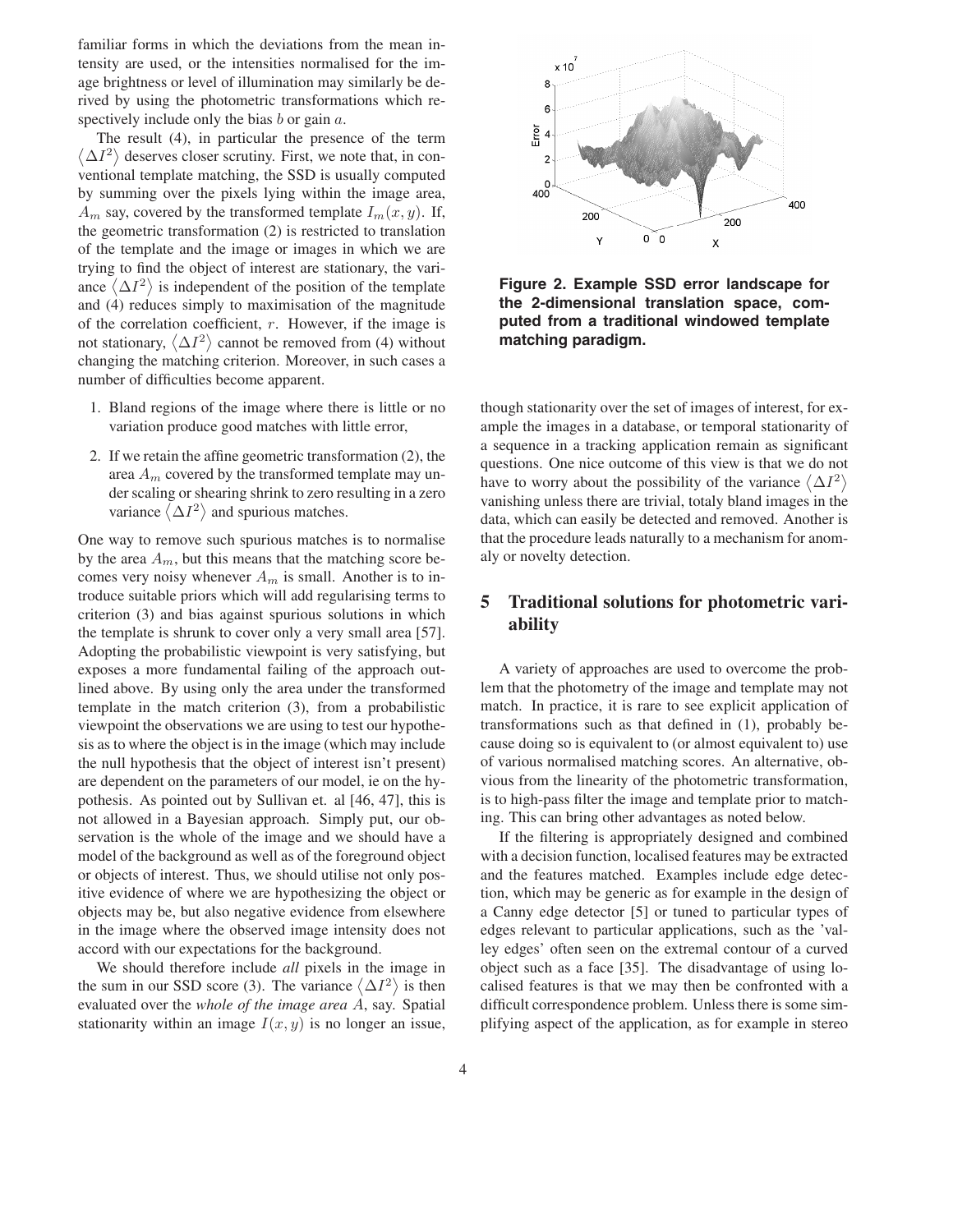imaging or tracking, solving the correspondences may be of combinatorial complexity. Occlusion of localised features and the inevitability of features missed as false negatives and, more importantly, of distracting clutter from false positives, can severely exacerbate the problems encountered in such approaches. For example, such effects often mean that, even when there is some geometric simplification as when the epipolar constraint is employed in binocular stereo, the problem may in practice still be difficult.

### **6 Background modelling**

One downside of the remarks in Section 4 is that we have to construct a background model as well as a foreground model for the object(s) of interest. Since the combined model will necessarily be more complicated than the foreground template model alone, the danger is that the combined models will be less applicable and therefore more fragile than a model which only includes the foreground.

We thus either have to know what the background is, build a very simple model, or have a statistical model of what it is expected to be like. In fact, it is surprisingly often the case that we know the background or may learn it. Examples include: medical applications, many monitoring and some inspection systems. Indeed, in monitoring and inspection, it is often an essential requirement that the background is known or has to be modelled [56]. In some cases, as in the CMU PIE database [43], the background has been recorded with no objects present (in this case human faces) for the convenience of researchers.

Moreover, much research has been carried out on the statistics of natural and man-made imagery [44, 21, 40] and theoretical and practical results are available that can, and should be utilised. Here, the important point is that the statistics of the intensity of such wide classes of imagery are not very predictable, but thanks to the approximate fractallike nature of such images, the distributions of filtered versions of the images are predicable. Application of a bank of suitable filters then leads to predictable background statistics which can also, if desired, be learned anew for each application, for example by 'layered' sampling [47]. Arranging the filter banks, for example by use of appropriate wavelet filters [1], to produce pyramid representations also leads to computational efficiencies.

#### **7 A simple model**

In order to illustrate several of the above points, it is instructive to take our cue from the idea that, in order to be robust, background models should be simplistic. We thus construct a very simple example which can act as a surrogate for more realistic models, for example of a probabilistic kind. Our basic assumption is that there is an object of area  $A_O$  of constant intensity  $I_O$  in the foreground of an image  $I(x, y)$  of area A which otherwise is of constant intensity  $I_B$ . The model correspondingly has a foreground object of intensity  $I_m$  of area  $A_m$  centred at  $(x_m, y_m)$  and a background intensity *Ib*. The model and object may have an overlap area *AOm* as sketched in Figure 3 (a). For simplicity, given that the model contains foreground and background intensities  $I_m$  and  $I_b$  that we may vary, we shall ignore the photometric transformation (1) and, since we have not specified the size or shape of the model of area *Am*, we will similarly ignore the geometric transformations (2). This also in this case avoids the possibility of having an ill-posed problem, though for more realistic examples, such transformations will in general be essential.

For our simple model, calculation of the match score such as the SSD is a matter of counting the number of pixels in, or the areas of, four contributions where: the model object overlaps the image object, the model object overlaps the image background and vice-versa, and where the two backgrounds overlap, leading to:

$$
\min \left\{ \left[ \begin{array}{c} (A_m - A_{Om})(I_B - I_m)^2 + \\ A_{Om}(I_O - I_m)^2 + \\ (A_O - A_{Om})(I_O - I_b)^2 + \\ (A - A_m - A_O + A_{Om})(I_B - I_b)^2 \end{array} \right] \right\}.
$$
 (6)

In (6) the area of the overlap  $A_{Om}$  is a function of the coordinates  $(x_m, y_m)$ . Even for simple objects such as rectangles and circles *AOm* is complicated and non-analytic. Optimisation over  $(x_m, y_m)$  (and in general any other model parameters determining the orientation, size, and shape of the model object, i.e. affecting  $A_m$  and  $A_{Om}$  thus has to be carried out numerically. However, we may choose in the above whether to treat the photometric values in the model,  $I_m$  and  $I_b$  as constants or as variables, and in the latter case carry out optimisation with respect to them analytically. Thus, for a traditional rigid, windowed template, *I<sup>m</sup>* would be constant and, since we only need the first two contributions in  $(6)$  from under the template,  $I_b$  is irrelevant. It follows that, in this case, (6) becomes simply:

$$
\min\left\{ \left[ (A_m - A_{Om})(I_B - I_m)^2 + A_{Om}(I_O - I_m)^2 \right] \right\},\tag{7}
$$

in which, if we choose the foreground and background intensities correctly to match the image,  $(I_B - I_m)^2$  may be replaced by  $(I_B - I_O)^2$  and  $(I_O - I_m)^2$  by zero. However, if the object model intensity  $I_m$  is not fixed and we optimise (7) with respect to it we find that (7) is replaced by:

$$
\min\{[(A_m - A_{Om})(I_O - I_B)^2 A_{Om}/A_m]\}.
$$
 (8)

Whilst (7) has, as expected, a single basin of attraction of area  $4A<sub>O</sub>$  containing at its unique minimum the correct location of the object (see Figure 3 (b)), (8) does not behave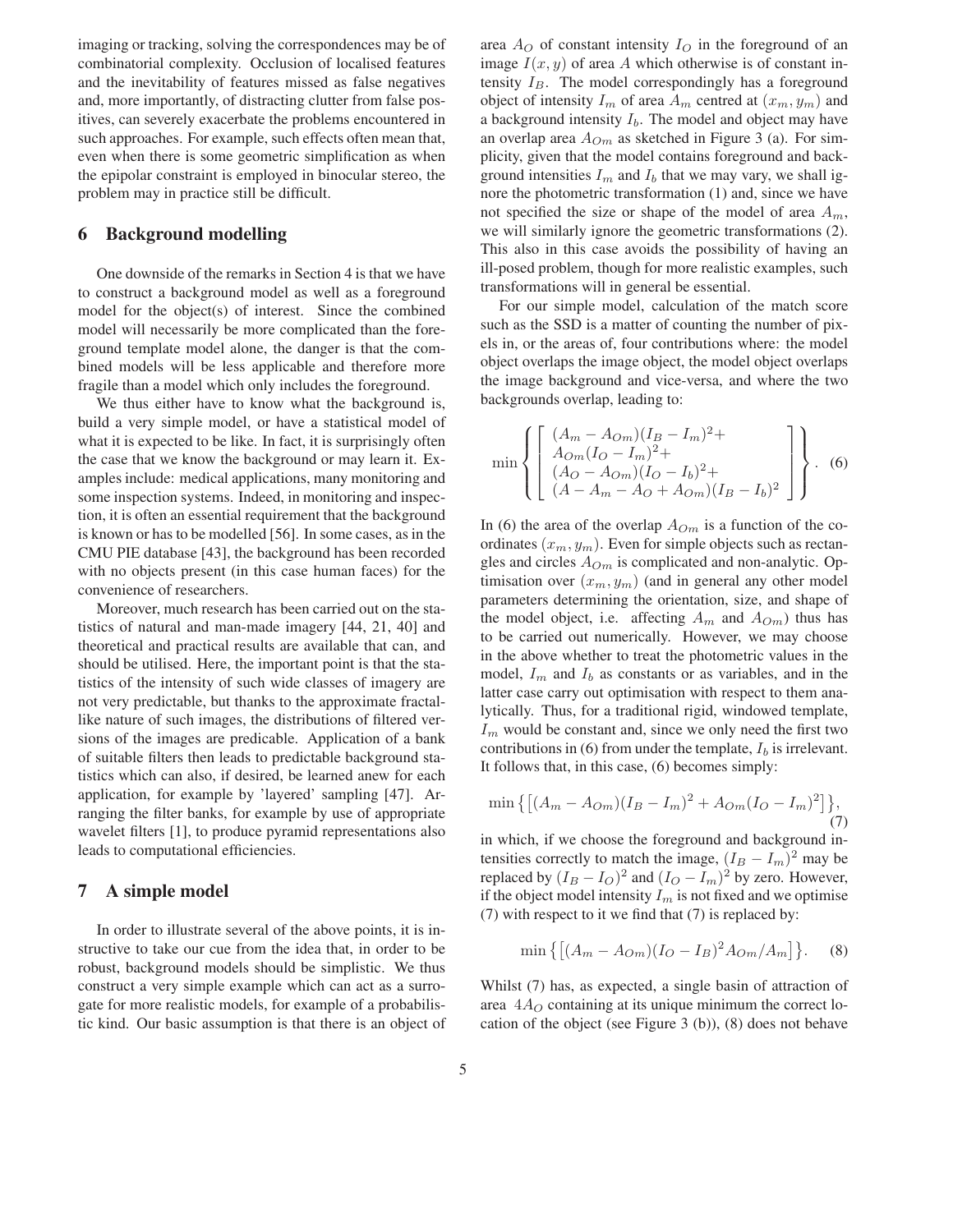in such a nice way. There is a much smaller basin of attraction, and it is surrounded by a rim beyond which there is no overlap and the matching score becomes zero as *I<sup>m</sup>* adapts to the image background level (Figure 3 (c))). This simple behaviour is symptomatic of what can happen if adaptive or flexible models are not used carefully.

Somewhat surprisingly, simply taking into account all the evidence from the whole of the image as described in Section 4 largely alleviates the problem. In this case, we need to optimise (6) with respect to both  $I_m$  and  $I_B$  which, if  $A_m = A_O$ , leads to:

$$
\min \left\{ \begin{array}{l} (F_O - F_B)^2 (A_m - A_{Om}) \\ \left[ A_{Om} / A_m + \frac{(A - A_m) - (A_m - A_{Om})}{A - A_m} \right] \end{array} \right\}.
$$
 (9)

This has a single basin of attraction, slightly smaller than that in the examples above, with a small rim, and when there is no overlap, a plateau slightly less high than that obtained when a rigid, windowed template was used (Figure 3 (d)).

#### **8 Some general comments**

In the above, the basin of attraction has an area of approximately  $4A_O$  and the landscape outside the basin is flat (see Figure 3 (b)). Structure within the object and in the background will, as illustrated in Figure 2, lead to considerable variation of the SSD outside the basin of attraction. Also, the area of the basin of attraction is larger in our simple model (probably considerably much larger) than we should expect in general because:

- 1. Perfect correlation of the pixel intensities with each other will not persist right across the object. The object may be patterned or have systematic variation across it that will reduce the strength of the correlation and may change its sign, and the range of the correlations is unlikely to extend fully across the object.
- 2. Structure in the foreground and background will tend to decrease the size of the basin of attraction and make the rim irregular. Noise will have a similar, but unless the images are very noisy, less pronounced effect.

Smoothing the image and model will tend to increase the range of the correlations and also, probably, their strength. However, neither effect is necessarily guaranteed in the sense that we can expect such increases to occur monotonically as the smoothing is increased. In general, increased smoothing will eventually tend to wash-out distinctive features on the object and structure in the background, leading to a decrease in the depth of the basin of attraction and, with enough smoothing, the merging and disappearance of some spurious basins of attraction (see Figure 4). This is the basic reason why multi-resolution pyramid methods are useful in



**Figure 3. The simple matching example. A sketch of the object and template overlap geometry (a), the SSD error surface for (b) a traditional, fixed template matching algorithm, (c) according to equation (8), and (d) equation (9).**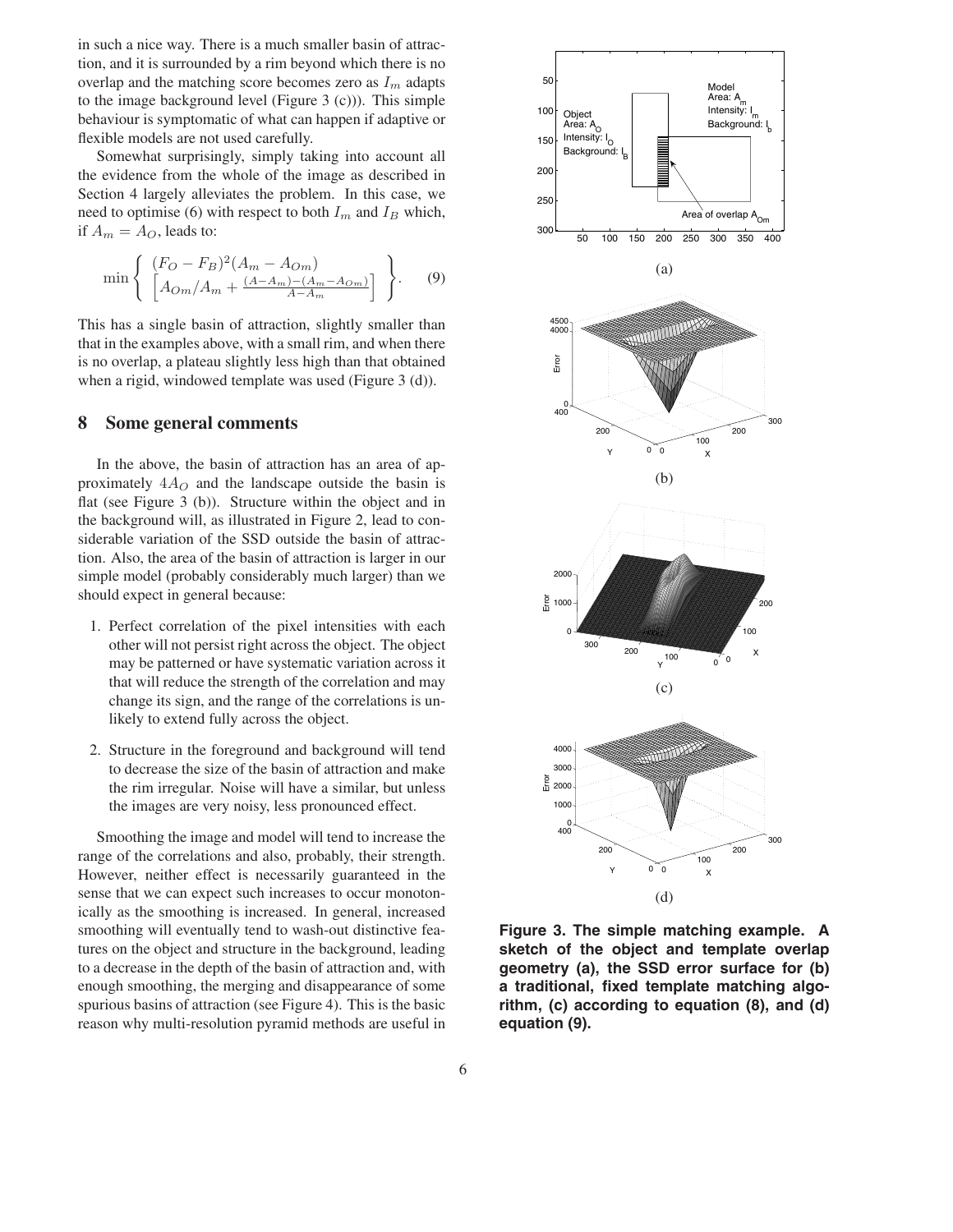

**Figure 4. The effects of successive smoothing (Gaussian filter) of the image and the model. Resulting surfaces (a) with a 10x10 pixel smoothing mask and (b) with a 20x20 pixel mask**

template matching. However, such methods are not foolproof, cannot be guaranteed to find the correct match to the object and involve inevitable trade-offs between usefulness and reliability.

- 1. Ideally, the top-most level of the pyramid within which an exhaustive search is carried out is chosen so that there is sufficient smoothing that it contains one (or just a few) basins of attraction. These basins of attraction must, however, be sufficiently well-defined for their minima to be detected and located.
- 2. Ideally, we can track the locations of these minima down the pyramid to the bottom-most, highestresolution level of the image itself. However, as the smoothing is reduced at levels of higher resolution, either new basins of attraction are born and/or existing basins split. Tracking the minima can thus be problematic and we have no guarantee of arriving at the desired matching solutions in the image level.

The form of the matching error surface is also significant. If the background were bland and the image contained several instances of the object of interest, the matching error surface would consist of a plateau, containing several pits, rather like a cake-tin (see Figure 5 (a)). If the mouth of each



**Figure 5. Error surfaces produced when there are many instances of the object in question in the image. With a bland background (a) and with clutter in the background (b). Both of these surfaces pose difficult problems for most optimisation algorithms.**

of the pits were small and the plateau itself distorted into a rugged landscape by clutter and structure in the background (see Figure 5 (b)), we will have an optimisation problem in which finding the pits can be difficult. Certainly, under such circumstances, gradient descent cannot be expected to work well nor will multiple starts help, though with the caveats noted above, smoothing and use of a multi-resolution pyramid may help. Since such a landscape is not of the nested, ultrametric kind, stochastic gradient methods and simulated annealing will not necessarily work well either. Similarly, evolutionary and genetic methods may also run into difficulties, as it may be hard to ensure that the sampling will find the important areas within the pits.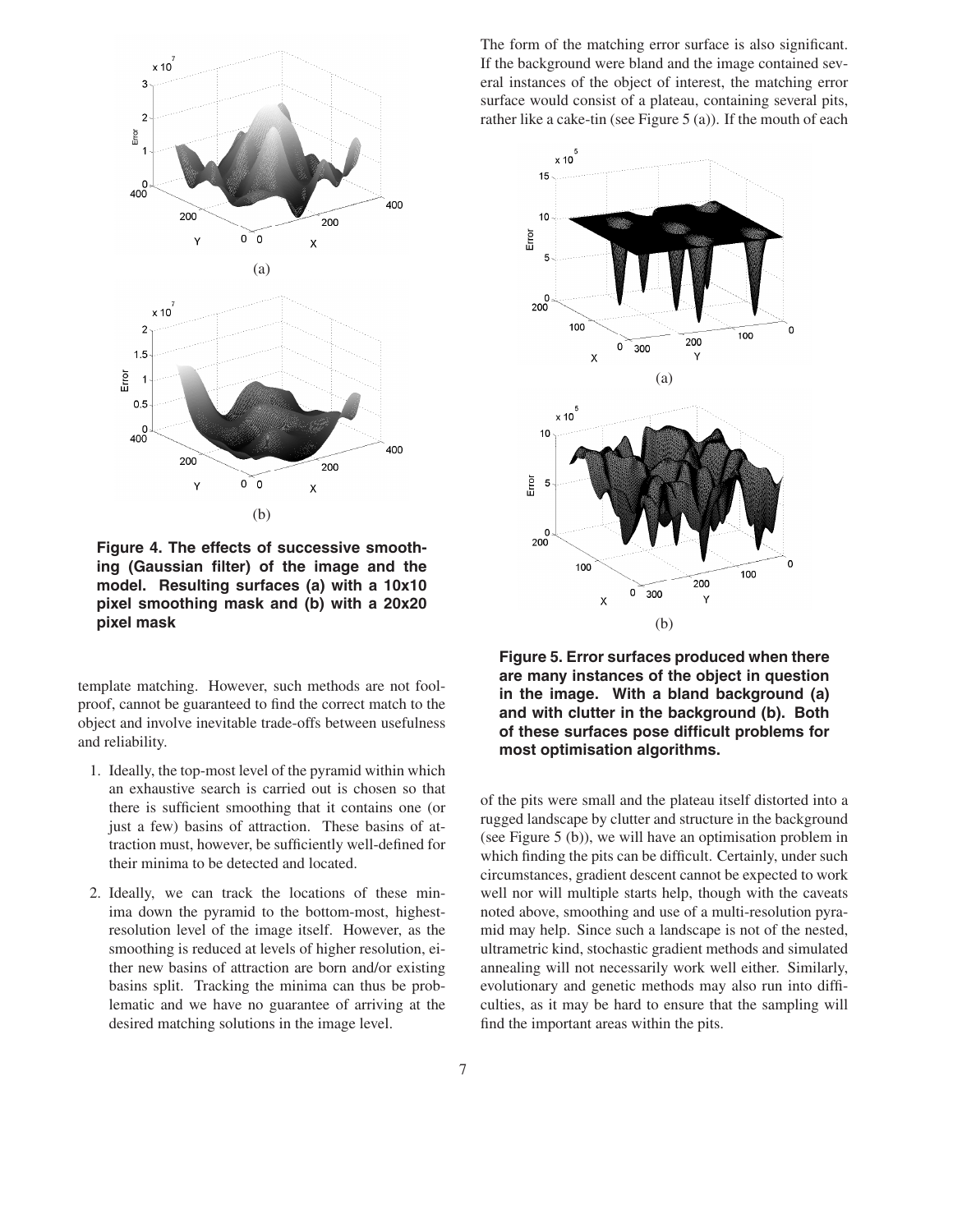#### **9 Optimisation techniques**

There are some techniques however, such as Differential Evolution (DE) [45] and the Self-Organizing Migrating Algorithm (SOMA) [54] that it seems, may be able to cope with the above problems. In image processing, however, the matching error can only be computed numerically and, at best, interpolated from a discrete sampling a fact which may reduce the effectiveness of such algorithms.

Nevertheless, a preliminary exploration of the two algorithms with a fairly complicated example and comparison of the results with a common local search algorithm within a traditional windowed matching paradigm was promising. For the test, we used the image of Figure 6 (a) and the template in Figure 6 (b). The template is taken from the image (same lighting conditions) and is subject to a random affine geometric transformation so that, in the matching we are seeking to find the optimal 6-parameter affine transform that will match the template with the image.



**Figure 6. A typical template matching scenario between a scene (a) and a template that has been randomly affine transformed (b). The significant background clutter makes this example difficult to optimise. Unlike local methods, both DE and SOMA will converge to the optimal solution and transform the template to match the scene (detail)(c).**

Comparison of the results obtained from the DE and SOMA algorithms with those obtained from a local, simplex search algorithm [32] can be seen in Figure 7 (a) and the resulting template is overlayed on the original image in



**Figure 7. (a) The convergence rate of the evolutionary algorithms (DE and SOMA) compared with that of a local algorithm (simplex). It is clear that the simplex algorithm cannot overcome local minima. A hybrid method using a penalty function to determine the switching threshold is shown in (b).**

Figure 6 (c). We can see that both DE and SOMA produce similar results and converge to the optimal result, unlike the simplex method which gets stuck in local minima. However, in order to obtain these promising results we had to initialise the populations in the DE and SOMA algorithms fairly close to the final solution. This seems to be necessary because the translations are the most difficult parameters to optimise amongst the 6 dimensions of the affine transform as discussed in Section 8, (see Figure 2) though it may, as noted above, be exacerbated by the fact that the translations are discretised at the pixel resolution. Such good initialisation was only required for the translation space and initial positions may be provided by algorithms which compute global features of the object of interest [31] such as colour, brightness, colour co-occurrence, and texture. Alternatively, one could envisage using algorithms which detect regions that cannot be well explained by a background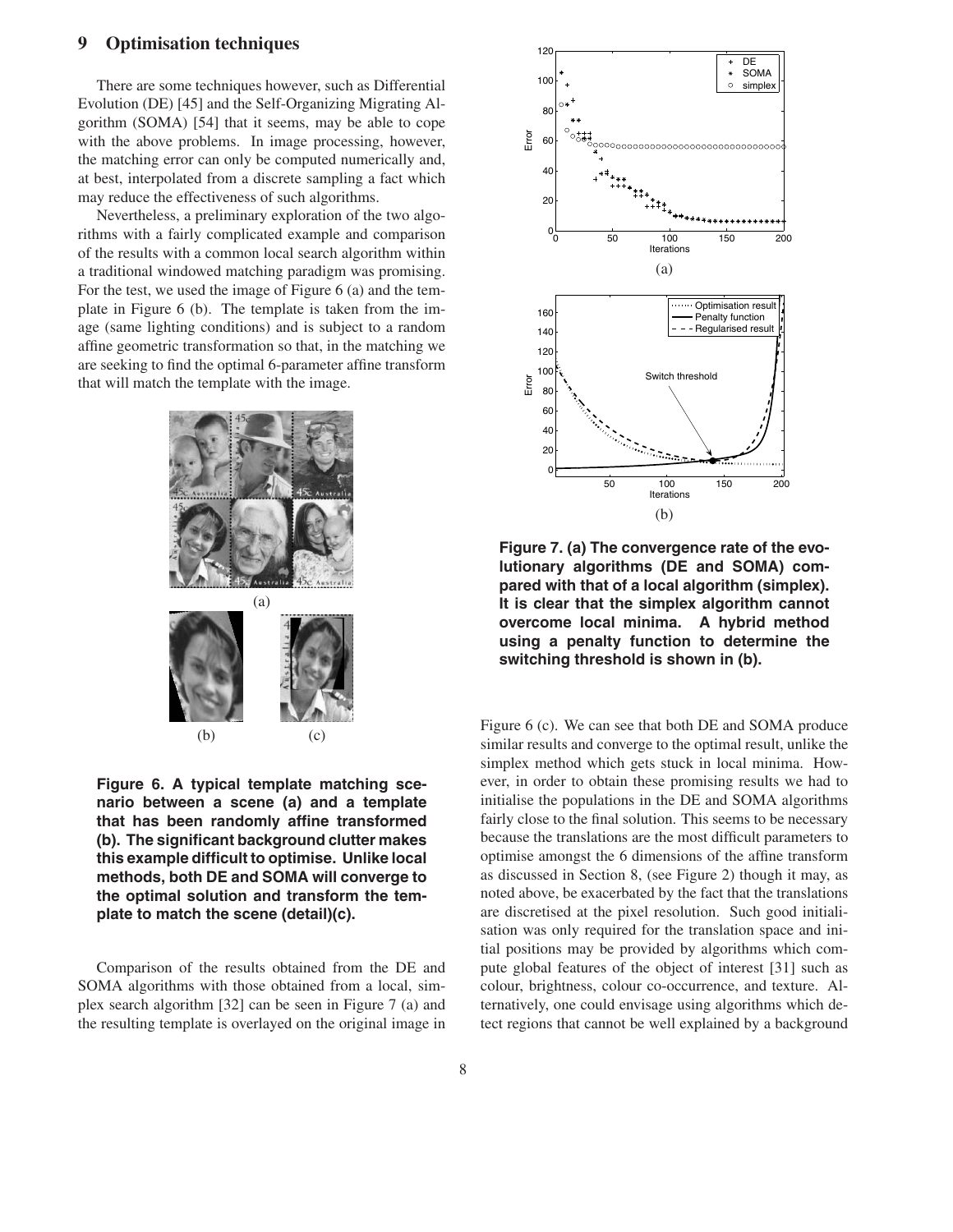model.

In addition we would like to point out that since the convergence speed of both DE and SOMA is initially fast but then becomes quite slow, a better solution in practice would be to adopt a hybrid approach, whereby we begin with DE or SOMA, reduce the error quickly and significantly and then switch over to a local search method when we are near or inside the basin of attraction and the local method is guaranteed to converge fast. The switch threshold may be selected using a penalty function, which penalises high iteration numbers. By adding the penalty function to the optimisation result, we obtain a regularised optimisation result which has a single global minimum at the threshold point. When the global optimiser reaches this point, we can switch over to a local optimisation method on the original objective function. This can be seen in Figure 7 (b).

### **10 Conclusions**

Our main conclusion is that flexible template matching needs to be carried out with care and that, in particular, the whole image, both foreground and background should be modelled. Doing so is necessary in order to be able to make a valid probabilistic interpretation of the matching process, avoids at least some spurious, trivial solutions and leads to a more satisfying approach capable of encompassing both novelty/anomaly detection and expectation driven object recognition and location. In addition, background modelling seems to improve the form of the error surface and to make the basin of attraction of the desired solution less difficult to find. It is argued that, nevertheless, the characteristics of the matching problem are such that the error surface will in general be rugged and of a form that renders many of the common algorithms ineffective or unreliable, in particular for finding the object location. It is suggested that some evolutionary algorithms that have recently proved useful in a variety of engineering and signal processing applications [38, 55] may be appropriate and some preliminary, illustrative results given. Much remains to be done to explore and characterise the form of the error surface more fully, but we hope that doing so will enable us to tailor such algorithms more closely to the problem and thereby develop more effective solutions.

### **References**

- [1] S. Basalamah, A. Bharath, and D. McRobbie. Contrast marginalised gradient template matching. *Proceedings of the ECCV 2004: 8th European Conference on Computer Vision*, 3023:417–429, 2004.
- [2] L. Bretzner and T. Lindeberg. Use your hands as a 3-d mouse, or, relative orientation from extended sequences of

sparse point and line correspondences using the affine trifocal tensor. *Proc. 5th ECCV, LNCS*, 1406:141–157, June 1998.

- [3] L. G. Brown. A survey of image registration techniques. *ACM Computing Surveys*, 24(4):325–376, 1992.
- [4] B. F. Buxton and M. B. Dias. The principles of view invariant, image-based linear flexible shape modelling. In D. Mukherjee and S. Pal, editors, *Proceedings of the Fifth International Conference on Advances in Pattern Recognition ICAPR-2003*, pages 19–24, Indian Statistical Institute, Kolkata, India, 10-13 December 2003. Allied Publishers.
- [5] J. F. Canny. A computational approach to edge detection. *IEEE Trans. Pattern Anal. Mach. Intell.*, 8(6):679–698, 1986.
- [6] T. F. Cootes and C. J. Taylor. Modelling object appearance using the grey-level surface. in proc. british machine vision conference, 1994, pp.479-488. In *Proc. British Machine Vision Conference*, pages 479–488, 1994.
- [7] T. F. Cootes and C. J. Taylor. Statistical models of appearance for computer vision. Technical report, University of Manchester, 2004.
- [8] T. F. Cootes, C. J. Taylor, D. H. Cooper, and J. Graham. Active shape models - their training and application. *Computer Vision and Image Understanding*, 61:38–59, 1995.
- [9] T. F. Cootes, C. J. Taylor, and A. Lanitis. Active shape models: Evaluation of a multi-resolution method for improvingimage search. *Proc. British Machine Vision Conference*, pages 327–336, 1994.
- [10] T. F. Cootes, C. J. Taylor, and A. Lanitis. Multi-resolution search with active shape models. *Proc. International Conference on Pattern Recognition*, I:610–612, Odtober 1994.
- [11] M. B. Dias and B. F. Buxton. Integrated shape and pose modelling. *Proceedings of the British Machine Vision Conference (BMVC 2002)*, pages 827–836, September 2002.
- [12] M. B. Dias and B. F. Buxton. Estimating bas-relief angles, illumination direction and surface texture. *In Proceedings of the 5th International Conference on Advances in Pattern-Recognition*, pages 383–386, December 2003.
- [13] M. B. Dias and B. F. Buxton. Separating shape and pose variations. *Image and Vision Computing*, 22(10):851–861, September 2004.
- [14] M. B. Dias and B. F. Buxton. Implicit, view invariant, linear flexible shape modelling. *Pattern Recognition Letters*, 26(4):433–447, 2005.
- [15] Z. Duric and A. Rosenfeld. Image sequence stabilization in real time. *Real-Time Imaging*, 2(5):271–284, 1996.
- [16] A. A. Gohatsby. 2-D and 3-D image registration for med*ical, remote sensing and industrial applications*. Wiley, 2005.
- [17] G. D. Hager and P. N. Belhumeur. Efficient region tracking with parametric models of geometry and illumination. *IEEE PAMI*, 20(10):1025–1039, 1998.
- [18] M. E. Hansard and B. F. Buxton. Image-based rendering via the standard graphics pipeline. *IEEE International Conference on Multimedia and Expo*, 3:1437–1440, 2000.
- [19] M. E. Hansard and B. F. Buxton. Parametric view-synthesis. *In Proc. 6th ECCV*, 1:191–202, 2000.
- [20] D. L. G. Hill, P. G. Batchelor, M. Holden, and D. J. Hawkes. Medical image registration [invited topical review]. *Physics in Medicine and Biology*, 46(3):R1–R45, 2001.